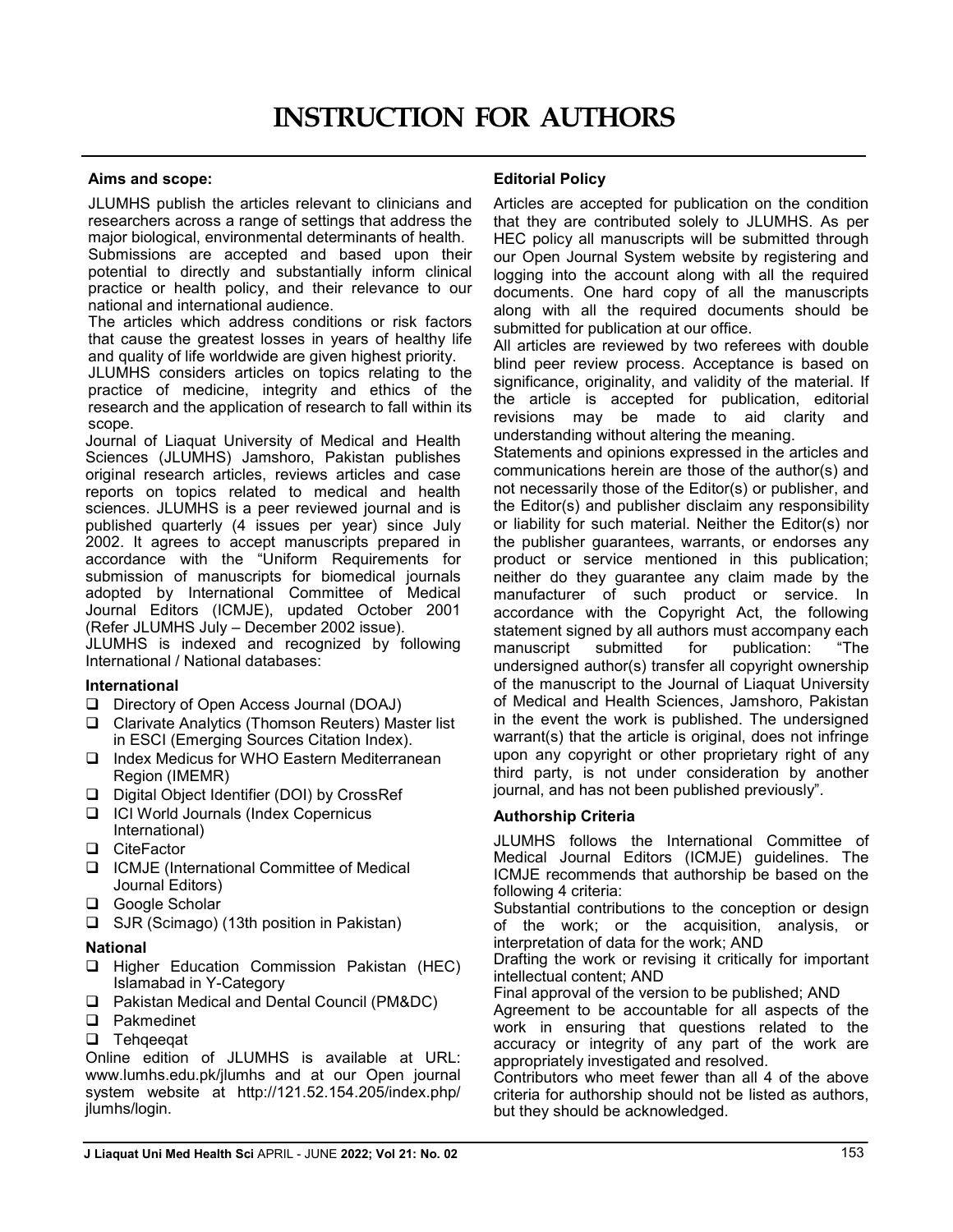Those whose contributions do not justify authorship may be acknowledged individually or together as a group under a single heading (e.g. "Clinical Investigators" or "Participating Investigators"), and their contributions should be specified (e.g., "served as scientific advisors," "critically reviewed the study proposal," "collected data," "provided and cared for study patients", "participated in writing or technical editing of the manuscript").

# It is important to note that:

Acquisition of funding, collection of data, or general supervision of the research group, alone, does not justify authorship.

All persons designated as authors should qualify for authorship, and all those who qualify should be listed.

Each author should have participated sufficiently in the work to take public responsibility for appropriate portions of the content.

Once authorship certificate is submitted no further change will be allowed in the sequence and addition of new authors.

The corresponding author is the one individual who takes primary responsibility for communication with the journal during the manuscript submission, peer review, and publication process. The corresponding author should ensure that:

All the journal's administrative requirements, such as providing details of authorship, ethics committee approval, clinical trial registration documentation, and disclosures of relationships and activities are properly completed and reported.

He/ she should be available throughout the submission and peer review process to respond to editorial queries in a timely way, and should be available after publication to respond to critiques of the work and cooperate with any requests from the journal for data or additional information should questions about the paper arise after publication.

## Deceased Authors

Deceased authors would be included with a death dagger (†) next to the author's name and a footnote stating that the author is deceased along with the date of death.

# Copyright statement

Authors who publish in Journal of Liaquat University of Medical & Health Sciences (JLUMHS) retain copyright to their work. Submission of a manuscript to the journal implies that all authors have read and agreed to the content of the undertaking form or the Terms and Conditions. It is a condition of publication that manuscripts submitted to a journal have not been published and will not be simultaneously submitted or published elsewhere.

Articles published in the Journal of Liaquat University of Medical & Health Sciences are distributed under the terms of the Creative Commons Attribution Non-Commercial License https://creativecommons.org/ licenses/by-nc/4.0 This license permits use, distribution and reproduction in any medium; provided the original work is properly cited. The material can not be used for commercial purposes.

# Repository Policy

As Journal of Liaquat University of Medical & Health Sciences is an Open Access journal authors are entitled to make their article publicly available according to the terms of the CC BY license:

Authors who have published under a CC BY-NC 4.0 license may share and distribute their article on nonoriginal place of publication and correct citation details should be given. Authors should also deposit the URL/ DOI of their published article in any repository, in addition to the Version of Record.

When making their article available according to the terms of their Open Access license, we strongly encourage authors to deposit the Version of Record. This will guarantee that the definitive version is readily available to those accessing your article from such repositories and means that your article is more likely to be cited correctly.

# Preparation of manuscripts

Only original manuscripts will be considered for publication. Correct preparation of the manuscript by the authors will expedite the reviewing and publication procedures. Please note the following requirements.

Text for original articles should not exceed 3000 words, Review article 4000 maximum words, letter to editor 1000 words, short survey 1500 words, 2000 words for a case report. One original hard copy of the manuscript must be submitted to the Editor along with all supporting material (Undertaking duly filled with authors full names, designation, contribution in detail and signed by all the authors, processing fees, Ethical permission from the institute for the study, additional permissions for data collection is from the site other than the main institute). The hard copy must be printed on one side only, doublespaced, on 22  $\times$  28 cm (8½  $\times$  11 inch) paper with adequate margins. The article, including all tables, should be formatted in Microsoft Word.

## **Style**

Manuscripts must conform to acceptable English usage. Standard abbreviations should be used consistently throughout the article. Abbreviations should be spelled out the first time they appear in the text and followed in parentheses by the abbreviation.

## Pagination

Begin numbering with the title page as page 1, the structured abstract page as page 2, and continue throughout the references, figure legends, and tables. Place page numbers in the upper right corner of each page, Document Font should be Arial size 12 double spaced text format.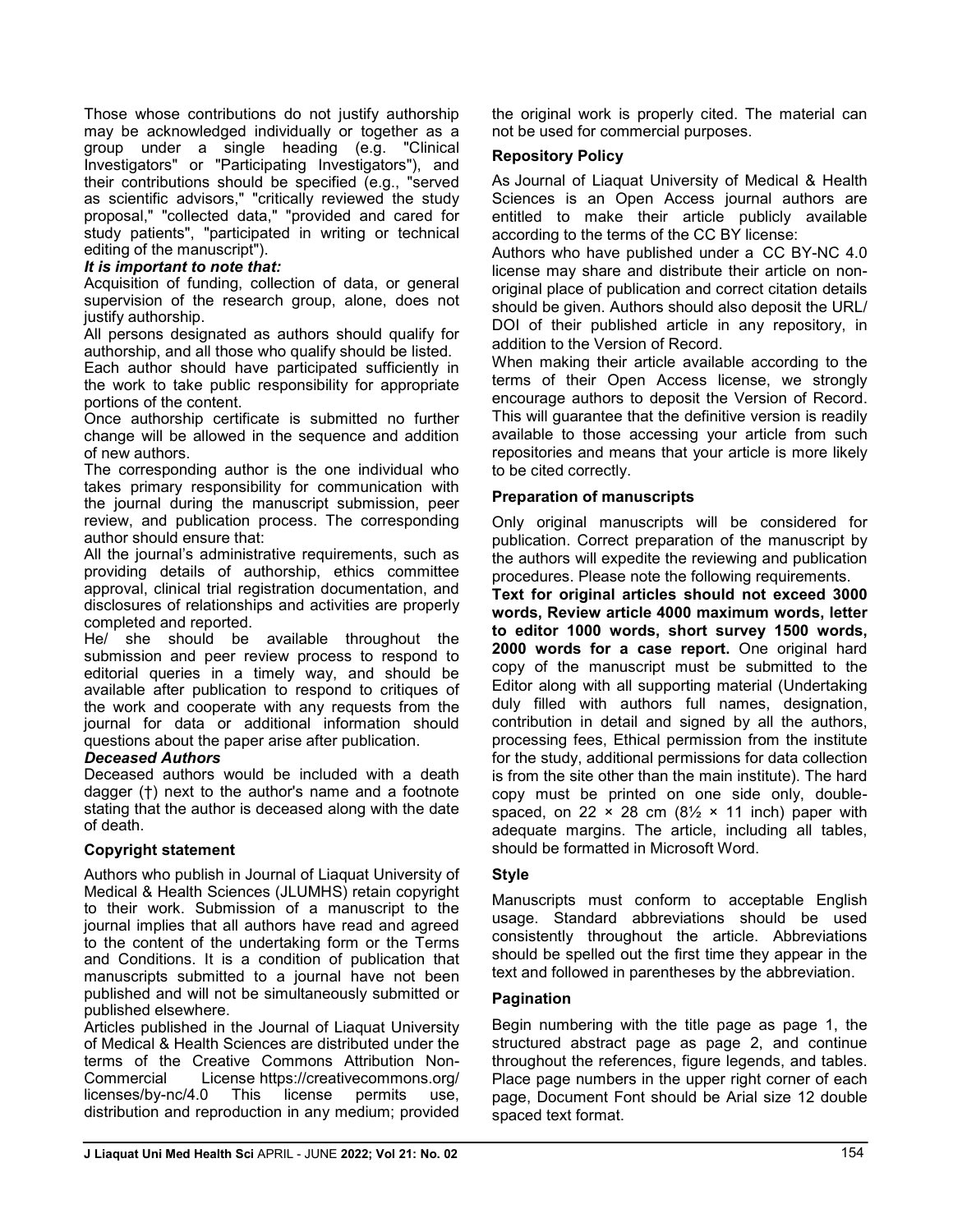# Title page

The title page should be typed double-spaced and include;

Complete title of the article (Should not exceed 16-18 words), Name(s) of author(s), Department(s), Institutional affiliations and location, Official phone number, cell number and official e-mail address of the correspondence author and institution address.

Please Note: The word counts given below do not include the abstract, references, figure legends or table captions.

# Structured Abstract / Full Article

Following format should be adopted for Original Articles.

Each original article should have structured abstract of not more than 250 words. Abstract must be written under the following subheadings:

**Objective** 

Methodology

**Results** 

**Conclusion** 

Key words (minimum 6)

The abstract may not contain data not presented in the manuscript.

Main Text: Text must be arranged under the following headings and do not exceed 3000 words:

**Introduction** Methodology **Results** Discussion **Conclusion** Acknowledgment(s) if any Ethical permission Conflict of interest Funding References

Introduction: It should contain brief review of the topic with strictly relevant literature in such a way that it highlights the importance of the study and that the purpose of the study should be clearly stated and should be referenced in Vancouver style & historical background. At the end, objectives and the rationale for the study should be mentioned.

Methodology: In this section, mention study design, place, setting and duration of the study. Sampling technique and sample size should be clearly mentioned. Clearly state the inclusion and exclusion criteria of the subjects. The methods and the apparatus used should be identified (with manufacturer's name and address in the parenthesis), and procedures described in sufficient detail to allow other workers to reproduce the results. Wellestablished methods should be cited with references. Statistical tools used for analysis of results should also be mentioned in methods section with enough detail to enable the readers or researchers to verify the reported findings.

Results: Should include factual findings of the research study done and Important findings must be narrated in the tables and figures in logical sequence in numerical as well as in percentages. Repetitions should be avoided. Each table and figure should be properly labeled with caption headings and numbers (e.g. Table I, Figure I) on separate pages. The write up of the results in the text should highlight the important findings without duplication of presentation displayed in the tables / figures, explanation of the findings should be reserved for the discussion section. Only important observations should be emphasized in precise manner.

Discussion: It should emphasize the new and important aspects, implications and any limitations of the study. In this section, findings should be compared with already existing literature.

Conclusion: It is restricted to the study and is drawn from the results and discussion also should be authors own interpretation of the data, should not be linked to other studies. Claiming priority or alluding to work that has not completed, must be avoided.

Recommendations: If author(s) want to present appropriate recommendations or suggestions, these may be included after conclusion section.

Acknowledgements: Persons who have contributed intellectually or technically to the paper but whose contributions do not justify authorship as per ICMJE criteria may be named and their function or contribution described. For example, "Scientific advisor", "Critical review of study proposal ", "data collection" or "participation in clinical trial". Such persons must have permitted to be named.

Conflict of Interest: Public trust in the peer review process and the credibility of published articles depend in part on how well conflict of interest is handled during writing, peer review, and editorial decision making. Conflict of interest exists when an author (or the author's institution), reviewer, or editor has financial or personal relationships that inappropriately influence (bias) his or her actions (such relationships are also known as dual commitments, competing interests, or competing loyalties). These relationships vary from those with negligible potential to those with great potential to influence judgment, and not all relationships represent true conflict of interest. The potential for conflict of interest can exist whether or not an individual believes that the relationship affects his or her scientific judgment. Financial relationships (such as employment, consultancies, stock ownership, honoraria, paid expert testimony) are the most easily identifiable conflicts of interest and the most likely to undermine the credibility of the journal, the authors, and of science itself. However, conflicts can occur for other reasons, such as personal relationships, academic competition, and intellectual passion.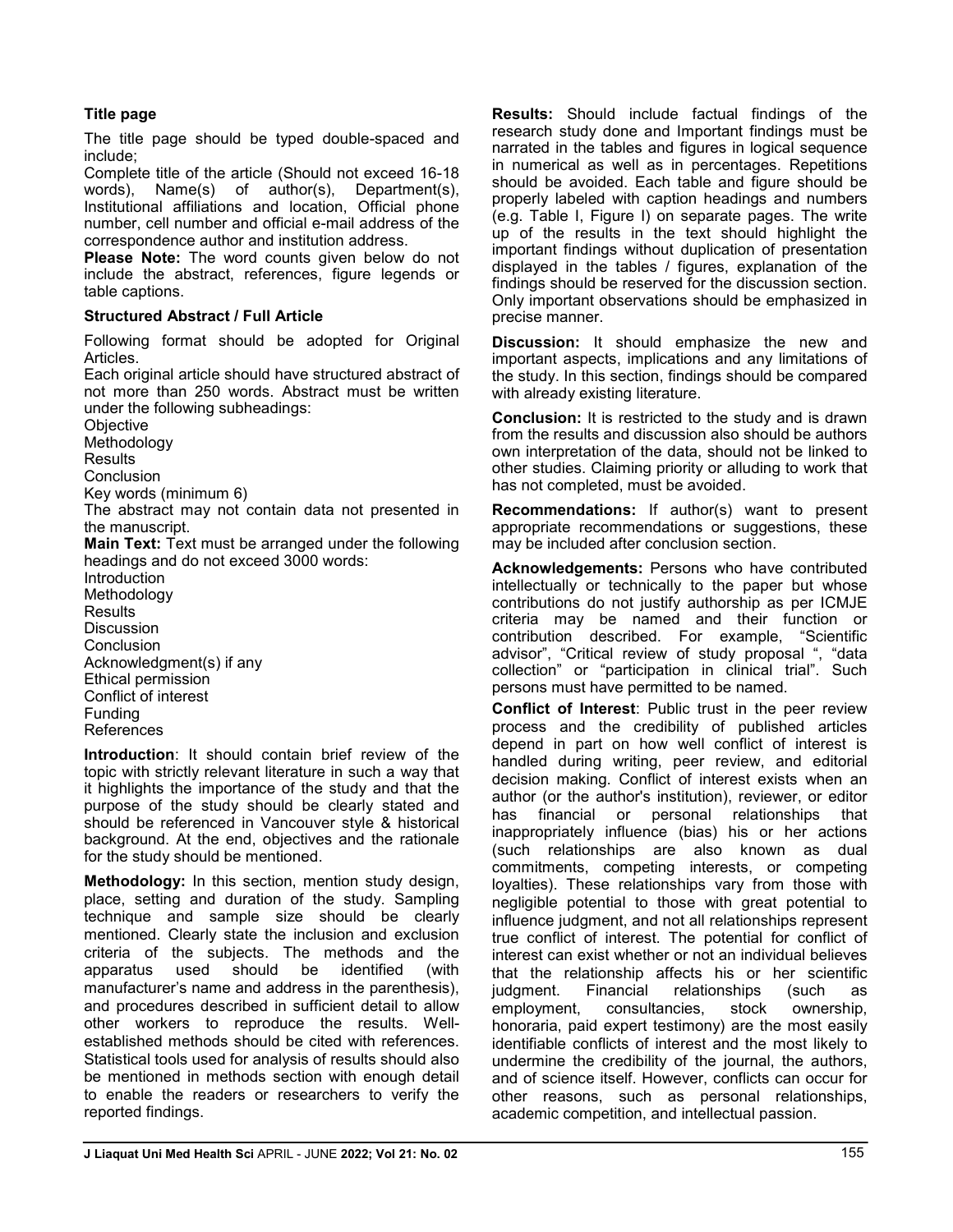- International Committee of Medical Journal Editors ("Uniform Requirements for Manuscripts Submitted to Biomedical Journals") -- February 2006

Authors of manuscripts submitted to JLUMHS must inform about funding sources for the research they intend to publish.

**Statement of Informed consent:- Authors should** identify that informed consent was obtained when applicable.

Human and Animal Rights: When reporting experiments on human subjects, authors should indicate whether the procedures followed were in accordance with the ethical standards of the responsible committee on human experimentation (institutional and national) and with the Helsinki Declaration of 1975, as revised in 2000 (1). If doubt exists whether the research was conducted in accordance with the Helsinki Declaration, the authors must explain the rationale for their approach, and demonstrate that the institutional review body explicitly approved the doubtful aspects of the study. When reporting experiments on animals, authors should be asked to indicate whether the institutional and national guide for the care and use of laboratory animals were followed.

1- International Committee of Medical Journal Editors ("Uniform Requirements for Manuscripts Submitted to Biomedical Journals") -- February 2006

Funding: All research articles should have a funding acknowledgement statement included in the manuscript in the form of a sentence under a separate heading entitled 'Funding' directly after your Acknowledgements and Declaration of Conflicting Interests, if applicable, and prior to any Notes and your References. The funding agency should be written out in full, followed by the grant number in square brackets, see following example:

This work was supported by the Medical Research Council [grant number xxx].

Multiple grant numbers should be separated by comma and space. Where the research was supported by more than one agency, the different agencies should be separated by semi-colon, with "and" before the final funder. Thus:

This work was supported by the Trust [grant numbers xxxx, yyyy]; the Natural Environment Research Council [grant number zzzz]; and the Economic and Social Research Council [grant number aaaa].

In some cases, research is not funded by a specific project grant, but rather from the block grant and other resources available to a university, college or other research institution. Where no specific funding has been provided for the research we ask that corresponding authors use the following sentence:

This research received no specific grant from any funding agency in the public, commercial, or not-forprofit sectors.

Please include this information under a separate heading entitled 'Funding' directly after any Acknowledgements and Declaration of Conflicting Interests (if applicable), and prior to any Notes and your References.

# **References**

The references should be in Vancouver style and list must be numbered serially in the order in which the references appear in the text and typed doublespaced on separate sheets. References should be latest within 5 years period with format to the "Uniform Requirements for Manuscripts Submitted to Biomedical Journals" (http://www.icmje.org). Reference citations to periodicals should include, in the following order: names of the first 6 authors followed by et al. (Note: NLM now lists all authors.) Title, Journal, Year, Volume, and pages; for example: □ Halpern SD, Ubel PA, Caplan AL. Solid organ

transplantation in HIV-infected patients. N Engl J Med. 2002; 347(4): 284-7.

Journal abbreviations must follow the style used in Cumulated Index Medicus. Book references should include, in the following order: names of the first 3 authors, chapter title, editor(s), book title, volume (if any), edition (if any), city, publisher, year, and inclusive pages of citation (if any); for example:

□ Sherry S. Detection of thrombi. In: Strauss HE, Pitt B, James AE, editors. Cardiovascular nuclear medicine. St. Louis: Mosby; 1974. p. 273-85.

Meanwhile, reference to chapter in a book should be given in following order:

Ansel HJ. Normal pancreatic duct. In: Stewart ET, Vennes JA, Geenen JE, eds. Atlas of endoscopic retrograde cholangiopancreatography. St. Louis: CV Mosby, 1977: 43-7.

# Illustrations and legends

Submit a 1 copy of each picture on high-quality of illustration in the form of a glossy photograph for best results. Use thick, solid lines and bold, solid type. Place lettering on a white background; avoid reverse type (white lettering on a dark background). Illustrations (1 complete set of glossy prints) should be numbered in the order of their mention in the text and should be marked lightly on the back with the first author's last name and an arrow to indicate the top edge. Only good photographic prints of original drawings should be supplied. All lettering must be done professionally. Do not send original artwork, xray films, or ECG tracings. Glossy photographs are preferred; good black-and-white contrast is essential. Preferred size for submitted illustrations is  $5 \times 7$ inches. Suitable figure legends should be type written double spaced on a separate sheet of paper and included at the end of the manuscript. If a figure has been taken from previously copyrighted material, the legend must give full credit to the original source and letters of permission must be submitted with the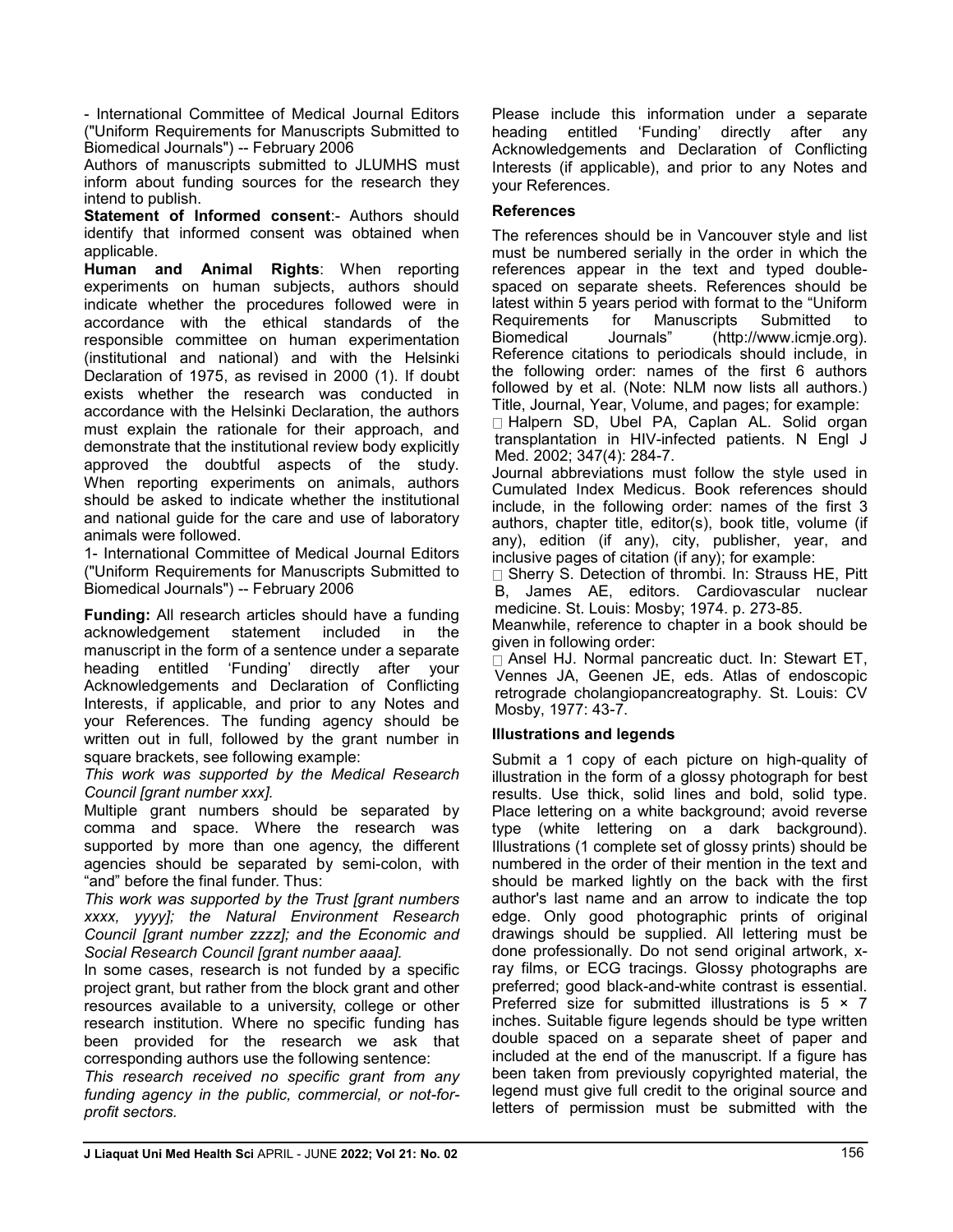manuscript. Articles appear in both the print and online versions of the Journal, and wording of the letter should specify permission in all forms and media. Failure to get electronic permission rights may result in the images not appearing in the online version. Illustrations cannot be returned by the publisher. Figures may be submitted in electronic format. All images should be at least 5 inches wide. Images should be provided in EPS or TIF format. Macintosh or PC format is acceptable. Graphics software such as Photoshop and Illustrator should be used in the creation of the art. Color images need to be CMYK, at least 300 DPI, and be accompanied by a digital color proof, not a color laser print or color photocopy. Please include hardware and software information, in addition to the file names.

# Tables

Tables should be self-explanatory and numbered in Roman numerals in the order of their mention in the text. Provide a brief title caption above the table. Type each table double-spaced on a separate page. Abbreviations should be defined in a double-spaced footnote at the end of the table. If any material in a table or a table itself has been taken from previously copyrighted material, a double-spaced footnote must give full credit to the original source and permission of the author and publisher must be obtained. Send letters of permission to the Editor with the manuscript.

## **Measurements**

All measurements should be in international standard metric units.

# CASE REPORTS

It is expected that submitted Case Reports will include a detailed analysis of the case and a review of the available literature. Only those case reports which are truly original and are likely to significantly influence medical practice are considered for publication. Others may be considered for publication in an abbreviated form as a letter to the editor.

Meanwhile, for a case report, a brief abstract about case, introduction about subject, case report, discussion and references parts should be given.

# REVIEW ARTICLE

Substantive reviews of biomedical topics will be considered for publication. They will be evaluated by peer review of the manuscript prior to consideration of publication.

Review articles should not exceed 4,000 words in length; the abstract must not exceed 250 words; we recommend a limit of 50-70 references.

# EDITORIAL/COMMENTRY

It should be a brief, substantiated commentary on current topic of high interest and limited up to 1000 words.

# LETTER TO THE EDITOR/COMMENTS

Brief letters or notes to the Editor regarding published material or information of timely interest. Letters to the Editor should concern only articles that have been published recently in the Journal. A response to the letter will be requested from the authors of the article in question, and both the letter and the response will be published together. Letters should be up to 1000 words, including references and tables.

# Plagiarism Policy

Soon after submission and completion of primary audit process, manuscripts are cheeked for similarity index using TURNITIN software provided by HEC as plagiarism checker and less than 19% similarity index of any manuscript will be considered the eligibility to proceed further for peer review.

Definition of Plagiarism: According to the Concise Oxford Dictionary, Plagiarism is defined as "taking and using the thoughts, writings, and inventions of another person as one's own". This, or various similar definitions found in recognized publications/ documents, are very broad and can be used to create awareness about Plagiarism but are not practical enough to apply in order to ascertain guilt or innocence in specific cases. In order to establish the violation of ethical norms, or academic or intellectual dishonesty resulting from Plagiarism and to take punitive actions in this regard, it is necessary that the variety of forms in which Plagiarism manifests itself are known. These include but are not limited to the following:

"Verbatim copying, near-verbatim copying, or purposely paraphrasing portions of another author's paper or unpublished report without citing the exact reference. Copying elements of another author's paper, such as equations or illustrations that are not common knowledge, or copying or purposely paraphrasing sentences without citing the source. Verbatim copying portions of another author's paper or from reports by citing but not clearly differentiating what text has been copied (e.g. not applying quotation marks correctly) and/or not citing the source correctly"<sup>1</sup>.

"The unacknowledged use of computer programs, mathematical/ computer models/ algorithms, computer software in all forms, macros, spreadsheets, web pages, databases, mathematical deviations and calculations, designs/ models/ displays of any sort, diagrams, graphs, tables, drawings, works of art of any sort, fine art pieces or artifacts, digital images, computer-aided design drawings, GIS files, photographs, maps, music/ composition of any sort, posters, presentations and tracing."<sup>2</sup>

"Self-plagiarism, that is, the verbatim or near-verbatim re-use of significant portions of one's own copyrighted work without citing the original source."<sup>1</sup>

Our journal discourages this practice and do not tolerate Plagiarism.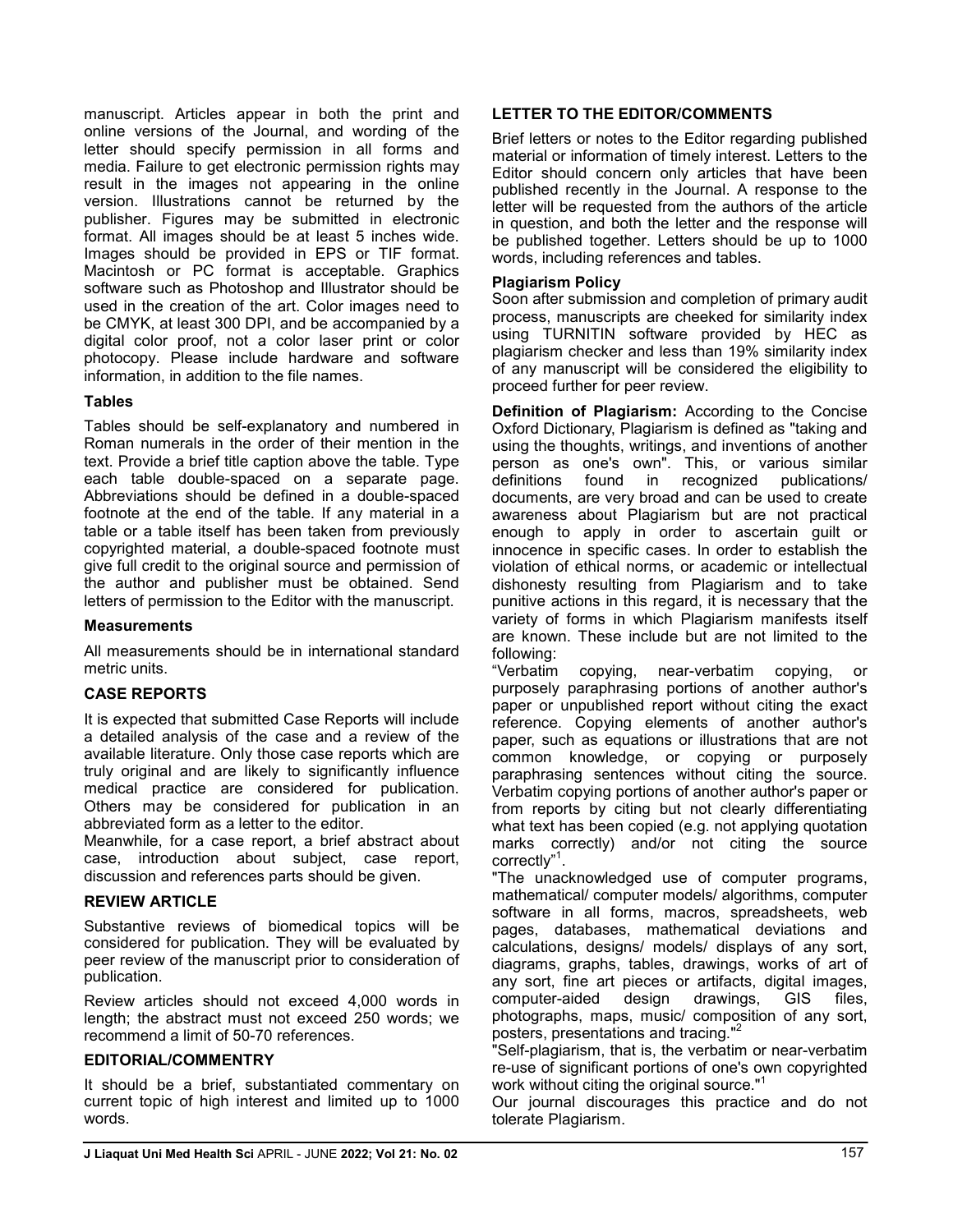ACM (Association of Computing Machinery) Policy on Plagiarism" (http://www.acm.org/pubs/plagiarism% 20policy.html)

2. Academic Integrity Statement: Appendix 1" (University of Southampton Calendar 2006/7) (http://www.calendar.soton.ac.uk/sectionIV/ part8a.html)

# Peer review process

When manuscript passed through TURNITIN, one of the members of Editorial Board is assigned to assess the suitability and format of the manuscript according to the scope of the journal as process referred as "Primary Review". All manuscripts than undergo "DOUBLE BLIND PEER REVIEW" process by 2 subject specialists. The suggestions and objections of the reviewers after blinding are communicated to authors and only when reviewers are satisfied with the response of the authors only then the manuscripts are accepted for publication.

## Ethical considerations

Authors should identify that Ethical Review Committee permission from the institute was obtained before conducting the study and informed consent from the patients was taken. The manuscript should also include the notation that the study was approved by the institutional committee on human research. Photographs of identifiable persons must be accompanied by signed releases showing informed consent. When reporting experiments on human subjects, it should be clearly indicated whether the procedures followed were in accordance with the ethical standards of the responsible committee on human experimentation (institutional or regional) and with the Helsinki Declaration of 1975, as revised in 1983.

Patient's names, initials or hospital numbers, especially in illustrative material should not be used. When reporting experiments on animals, indicate whether the institution's or a national research council's guidelines for or any national law on, the care and use of laboratory animals were followed. All clinical research papers must be accompanied by evidence of peer review. The date the project was approved, when available, should also be included.

## Research Ethics Policy

Journal of Liaquat University of Medical & Health Sciences retain the right to reject any manuscript on the basis of unethical conduct in either human or animal studies.

## Human Research

For research involving human experiments, the article must include a statement that ethical approval was obtained (or a statement that ethical approval was not required and why), including the name of the ethics committee(s) or institutional review board(s), the number/ID of the approval(s), date of issuance of certificate and a statement that the participants gave informed consent before taking part (or a statement that consent was not required and why).

Authors should also state that the study conformed to the provisions of the World Medical Association Declaration of Helsinki (as revised in Edinburgh 2000), available at: https://www.wma.net/what-we-do/medical -ethics/declaration-of-helsinki/doh-oct2000.

In line with the recommendations of the World Health Organization and the Declaration of Helsinki, clinical trials should be prospectively registered before participants are enrolled. Clinical trial registration numbers should be included in all papers that report on clinical trials.

Where illustrations include recognizable individuals, living or deceased, great care must be taken to ensure that consent for publication has been given. Patient anonymity should be preserved. Photographs need to be cropped sufficiently to prevent human subjects from being recognized, and (at a minimum) the eyes and eyebrows must be masked using coarse pixilation to make the individual unrecognizable.

## Animal Research

For any experiments involving animals, the authors must indicate the nature of the ethical review permissions, relevant licenses (e.g. Animal [Scientific Procedures] Act 1986), and national or institutional guidelines for the care and use of animals by which the research was conducted.

Where necessary, the Editorial Office reserves the right to request additional information in relation to experiments featured in a manuscript.

#### The Process for Handling Cases Requiring Corrections, Retractions, and Editorial Expressions of Concern

Journal of Liaquat University of Medical & Health sciences and its editorial team ensures that all authors follow the Recommendations for the Conduct, Reporting, Editing, and Publication of Scholarly Work in Medical Journals by the International Committee of Medical Journal Editors (ICMJE) (http:// www.icmje.org/icmje-recommendations.pdf) and the guidelines of the Committee on Publication Ethics (COPE) (https://publicationethics.org/guidance).

We aim to ensure the integrity of the academic record of all published or potential publications. Whenever it is recognized that a significant inaccuracy, misleading statement, or distorted report has been published, it must be corrected promptly and with due prominence. If, after an appropriate investigation, an item proves to be fraudulent, it should be retracted. The retraction should be clearly identifiable to readers and indexing systems.

#### **Corrections**

Errors in published papers may be identified in the form of a corrigendum or erratum when the Editor-in-Chief considers it appropriate to inform the journal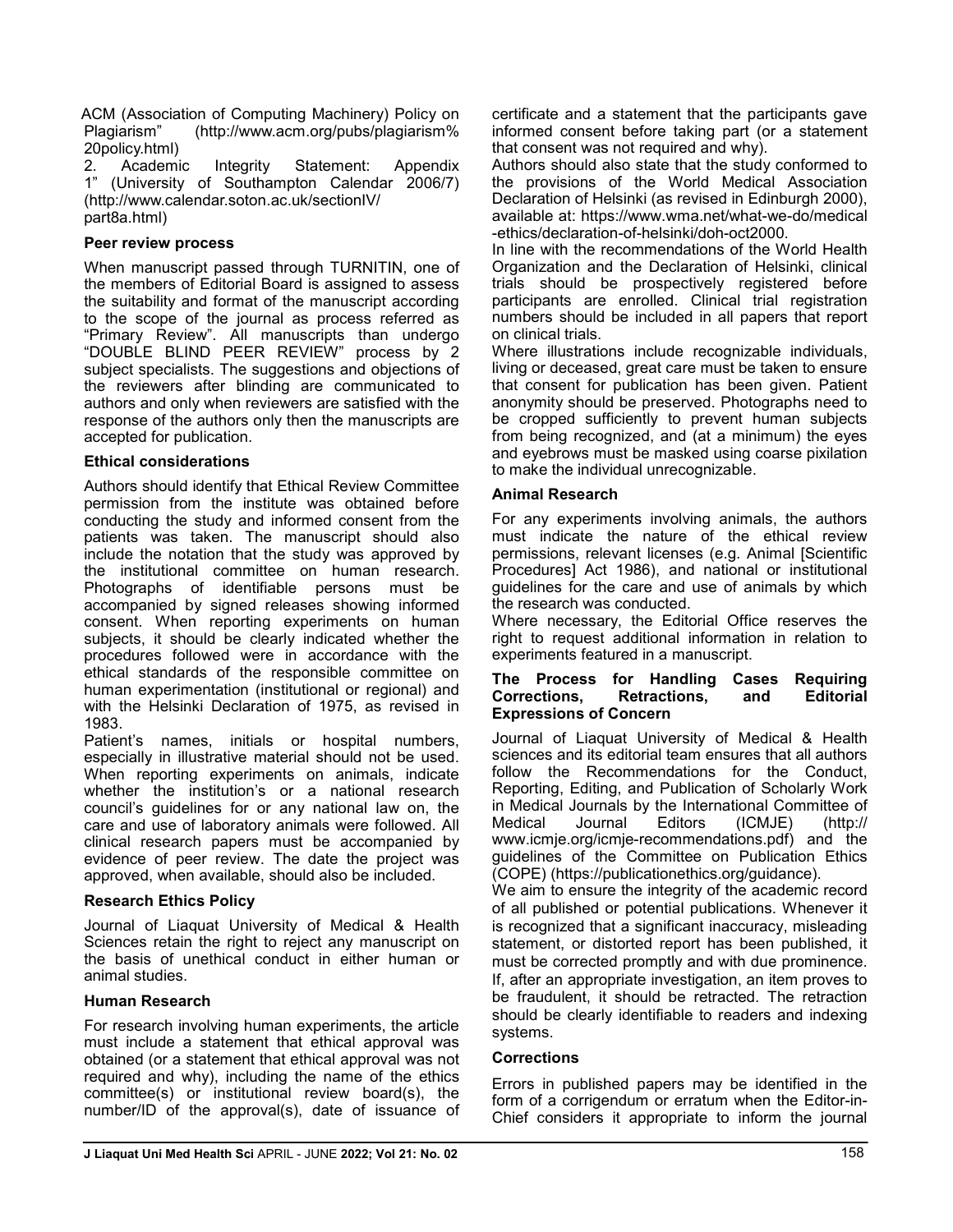readership about a previous error and makes a correction to the error in the published article. The corrigendum or erratum will appear as a new article in the journal, and will cite the original published article.

## **Retractions**

Retractions are considered and published when there are severe errors in an article that invalidate the conclusions. Retractions are also made in cases where there is evidence of publication malpractice, such as plagiarism, duplicate publication, or unethical research.

According to industry best practice and in accordance with COPE guidelines, JLUMHS implements the following procedure if a retraction is confirmed:

- 1. A retraction note titled "Retraction: [article title]" signed by the authors and/or the editor is published in a subsequent issue of the journal and listed in the contents list.
- 2. In the electronic version, a link is made to the original article.
- 3. The online article is preceded by a screen containing the retraction note. It is to this screen that the link resolves; the reader can then proceed to the article itself.
- 4. The original article is retained unchanged save for a watermark on the PDF indicating on each page that it has been "retracted."

## Editorial expressions of concern

Where substantial doubt arises as to the honesty or integrity of a submitted or published article, journal editors may consider issuing an expression of concern. However, expressions of concern should only be issued if an investigation into the problems relating to the article has proven inconclusive, and if there remain strong indicators that the concerns are valid. Under some rare cases, an editorial expression of concern may also be issued when an investigation is underway but a judgment will not be available for a considerable time.

The expression of concern will be linked back to the published article it relates to.

## Data sharing Policy

## Data Statement

Scientific results are only as strong as they are reproducible, so being able to identify and use research data is vital to building knowledge. To help make all scientific data more transparent, we encourage the authors to state the availability of their data. With the data statement, authors can be transparent about the data they used in an article and make a statement about its availability together with their published article.

#### Data Statement at a Glance

With data statement, an author can provide information about the data presented in an article and provide a reason if data is not available to access. The data statement will appear under the "research data" section from the article outline.

Benefits for authors and readers:

- · Increases transparency
- · Allows compliance with data policies.

· Encourages good scientific practice and encourages trust

#### Why should I share my research data?

There are so many good reasons. Find out more and discover how you can share research data.

#### Example: Research data for this article

Due to the sensitive nature of the questions asked in this study, survey respondents were assured raw data would remain confidential and would not be shared.

Data not available / The data that has been used is confidential

All the data which is mentioned and support the findings in the articles published in JLUMHS are available on request from the corresponding author.

The data is not publicly available due to privacy or ethical restrictions.

#### Processing charges

All manuscripts from Pakistan and overseas are processed with submission charges of Rs. 6,000/- (US\$ 50), (Non Refundable) however once accepted after complete revision processes for publication, the authors are required to pay publication charges of Rs. 15,000/- per manuscript for authors from Pakistan and US\$ 100/- in case of overseas authors. The charges for film making of photographs may be charged at Rs. 1000/- if required and also Rs. 1000/ for extra table / color chart each will be charged.